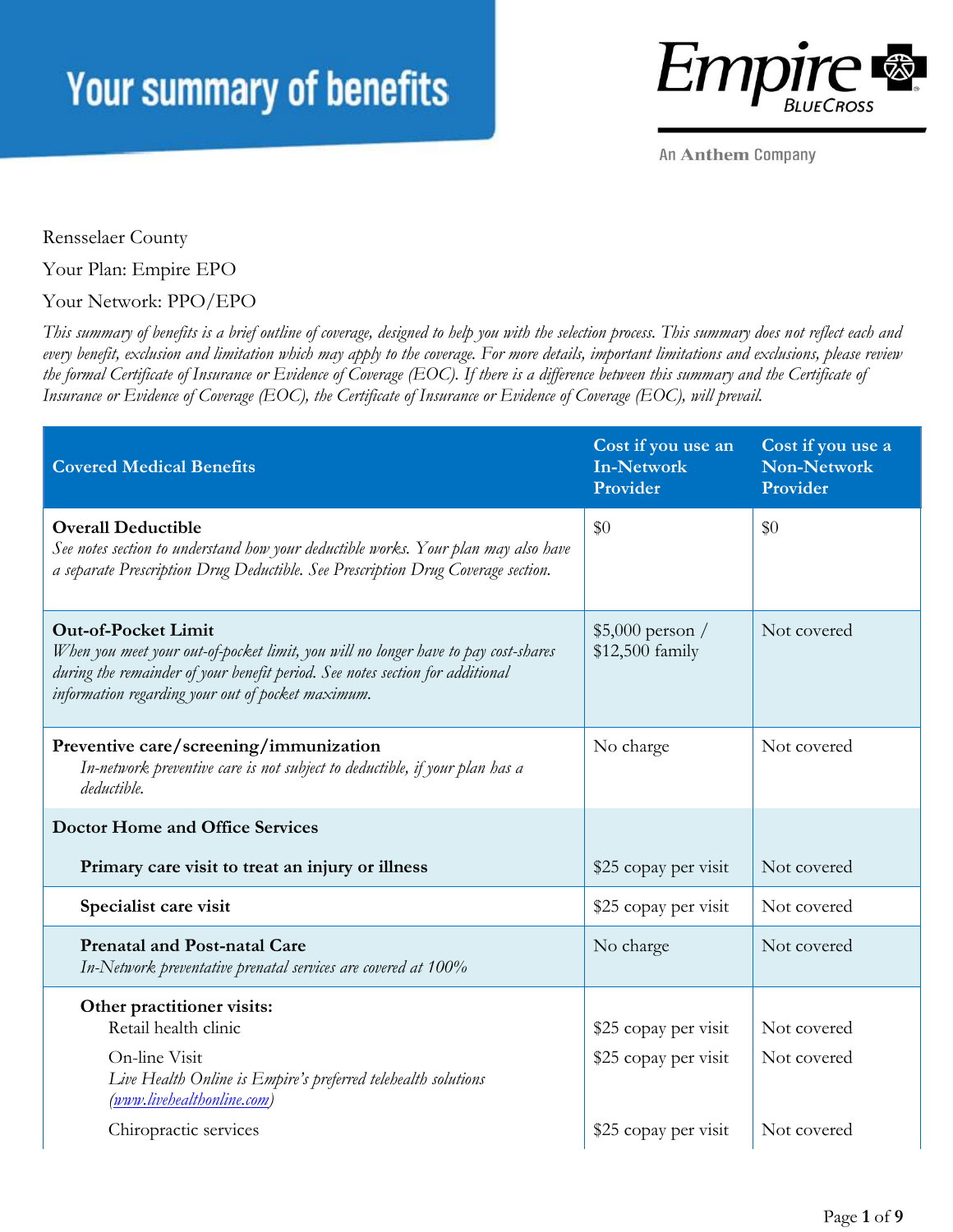| <b>Covered Medical Benefits</b>                                                                                                                        | Cost if you use an<br><b>In-Network</b><br>Provider | Cost if you use a<br><b>Non-Network</b><br>Provider |
|--------------------------------------------------------------------------------------------------------------------------------------------------------|-----------------------------------------------------|-----------------------------------------------------|
| Acupuncture                                                                                                                                            | No charge                                           | Not covered                                         |
| Other services in an office:                                                                                                                           |                                                     |                                                     |
| Allergy testing performed by a Primary Care Physician                                                                                                  | No charge                                           | Not covered                                         |
| Allergy testing performed by a Specialist                                                                                                              | No charge                                           | Not covered                                         |
| Chemo/radiation therapy performed by a Primary Care<br>Physician                                                                                       | No charge                                           | Not covered                                         |
| Chemo/radiation therapy performed by a Specialist                                                                                                      | No charge                                           | Not covered                                         |
| Hemodialysis performed by a Primary Care Physician<br>Coverage for Non-Network Providers is limited to 10 visits per benefit<br>period.                | No charge                                           | No charge                                           |
| Hemodialysis performed by a Specialist<br>Coverage for Non-Network Providers is limited to 10 visits per benefit<br>period.                            | No charge                                           | No charge                                           |
| Prescription drugs administered in an office by a Primary Care<br>Physician<br>For the drugs itself dispensed in the office through infusion/injection | No charge                                           | Not covered                                         |
| Prescription drugs administered in an office by a Specialist<br>For the drugs itself dispensed in the office through infusion/injection                | No charge                                           | Not covered                                         |
| <b>Diagnostic Services</b>                                                                                                                             |                                                     |                                                     |
| Lab:                                                                                                                                                   |                                                     |                                                     |
| Office performed by a Primary Care Physician                                                                                                           | No charge                                           | Not covered                                         |
| Office performed by a Specialist                                                                                                                       | No charge                                           | Not covered                                         |
| Freestanding Lab                                                                                                                                       | No charge                                           | Not covered                                         |
| Outpatient Hospital                                                                                                                                    | No charge                                           | Not covered                                         |
| X-ray:                                                                                                                                                 |                                                     |                                                     |
| Office performed by a Primary Care Physician                                                                                                           | No charge                                           | Not covered                                         |
| Office performed by a Specialist                                                                                                                       | No charge                                           | Not covered                                         |
| Freestanding Radiology Center                                                                                                                          | No charge                                           | Not covered                                         |
| Outpatient Hospital                                                                                                                                    | No charge                                           | Not covered                                         |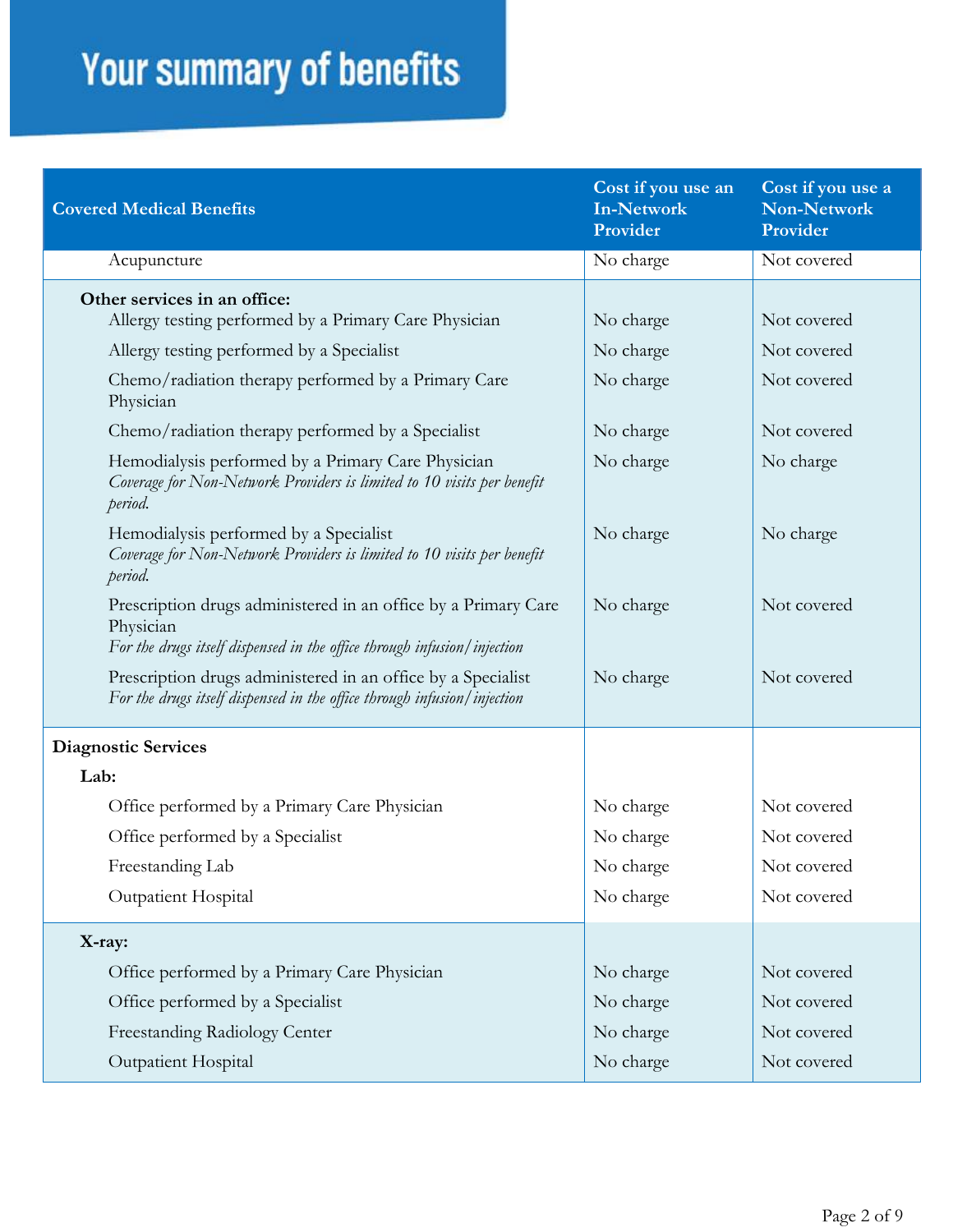| <b>Covered Medical Benefits</b>                                      | Cost if you use an<br><b>In-Network</b><br>Provider | Cost if you use a<br><b>Non-Network</b><br>Provider |
|----------------------------------------------------------------------|-----------------------------------------------------|-----------------------------------------------------|
| Advanced diagnostic imaging (for example, MRI/PET/CAT<br>scans):     |                                                     |                                                     |
| Office                                                               | \$50 copay per visit                                | Not covered                                         |
| Freestanding Radiology Center                                        | \$50 copay per visit                                | Not covered                                         |
| Outpatient Hospital                                                  | \$50 copay per visit                                | Not covered                                         |
| <b>Emergency and Urgent Care</b>                                     |                                                     |                                                     |
| <b>Emergency room facility services</b><br>Copay waived if admitted. | \$50 copay per visit                                | Covered as In-<br>Network                           |
| Emergency room doctor and other services                             | No charge                                           | Covered as In-<br>Network                           |
| Ambulance (air and ground)                                           | No charge                                           | No charge                                           |
| <b>Urgent Care (office setting)</b>                                  | \$25 copay per visit                                | Not covered                                         |
| Outpatient Mental/Behavioral Health and Substance Abuse              |                                                     |                                                     |
| Doctor office visit                                                  | \$25 copay per visit                                | Not covered                                         |
| <b>Facility visit:</b>                                               |                                                     |                                                     |
| Facility fees                                                        | No charge                                           | Not covered                                         |
| <b>Doctor Services</b>                                               | No charge                                           | Not covered                                         |
| <b>Outpatient Surgery</b>                                            |                                                     |                                                     |
| <b>Facility fees:</b>                                                |                                                     |                                                     |
| Hospital                                                             | No charge                                           | Not covered                                         |
| Freestanding Surgical Center                                         | No charge                                           | Not covered                                         |
| Doctor and other services                                            |                                                     |                                                     |
| Surgery performed by a Primary Care Physician                        | No charge                                           | Not covered                                         |
| Surgery performed by a Specialist                                    | No charge                                           | Not covered                                         |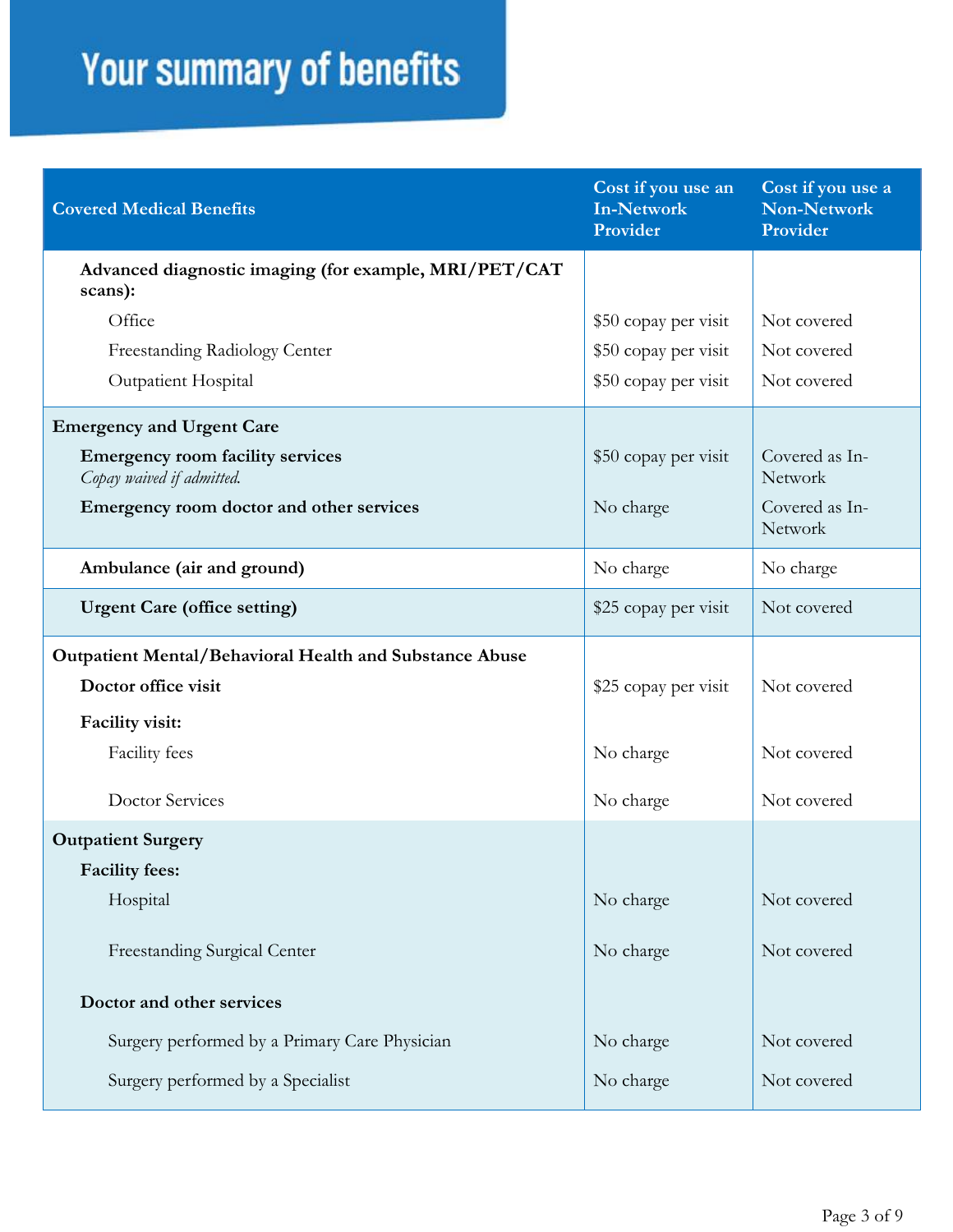| <b>Covered Medical Benefits</b>                                                                                                                                                                                                       | Cost if you use an<br><b>In-Network</b><br>Provider | Cost if you use a<br><b>Non-Network</b><br>Provider |
|---------------------------------------------------------------------------------------------------------------------------------------------------------------------------------------------------------------------------------------|-----------------------------------------------------|-----------------------------------------------------|
|                                                                                                                                                                                                                                       |                                                     |                                                     |
| Hospital Stay (all inpatient stays including maternity, mental /<br>behavioral health, and substance abuse)                                                                                                                           |                                                     |                                                     |
| Facility fees (for example, room & board)<br>Coverage for Inpatient physical medicine and rehabilitation including day<br>rehabilitation programs In-Network Providers is limited to 30 days per benefit<br>period.                   | \$100 copay per<br>admission                        | Not covered                                         |
| Doctor and other services                                                                                                                                                                                                             | No charge                                           | Not covered                                         |
| Recovery & Rehabilitation                                                                                                                                                                                                             |                                                     |                                                     |
| Home health care<br>Coverage for In-Network Providers is limited to 100 visits per benefit period.                                                                                                                                    | No charge                                           | Not covered                                         |
| Rehabilitation services (for example,<br>physical/speech/occupational therapy):                                                                                                                                                       |                                                     |                                                     |
| Office<br>Coverage for physical therapy and occupational therapy combined is limited<br>to 30 visits per benefit period and Speech Therapy is limited to 30 visits per<br>benefit period. Apply to In-Network Providers.              | \$25 copay per visit                                | Not covered                                         |
| Outpatient hospital<br>Coverage for physical therapy and occupational therapy combined is limited<br>to 30 visits per benefit period and Speech Therapy is limited to 30 visits per<br>benefit period. Apply to In-Network Providers. | \$25 copay per visit                                | Not covered                                         |
| Habilitation services (for example,<br>physical/speech/occupational therapy):                                                                                                                                                         |                                                     |                                                     |
| Office<br>Habilitation and Rehabilitation visits count towards your Rehabilitation<br>limit.                                                                                                                                          | No charge                                           | Not covered                                         |
| Outpatient hospital<br>Habilitation and Rehabilitation visits count towards your Rehabilitation<br>limit.                                                                                                                             | Not covered                                         | Not covered                                         |
| Cardiac rehabilitation                                                                                                                                                                                                                |                                                     |                                                     |
| Office                                                                                                                                                                                                                                | \$25 copay per visit                                | Not covered                                         |
| Outpatient hospital                                                                                                                                                                                                                   | \$25 copay per visit                                | Not covered                                         |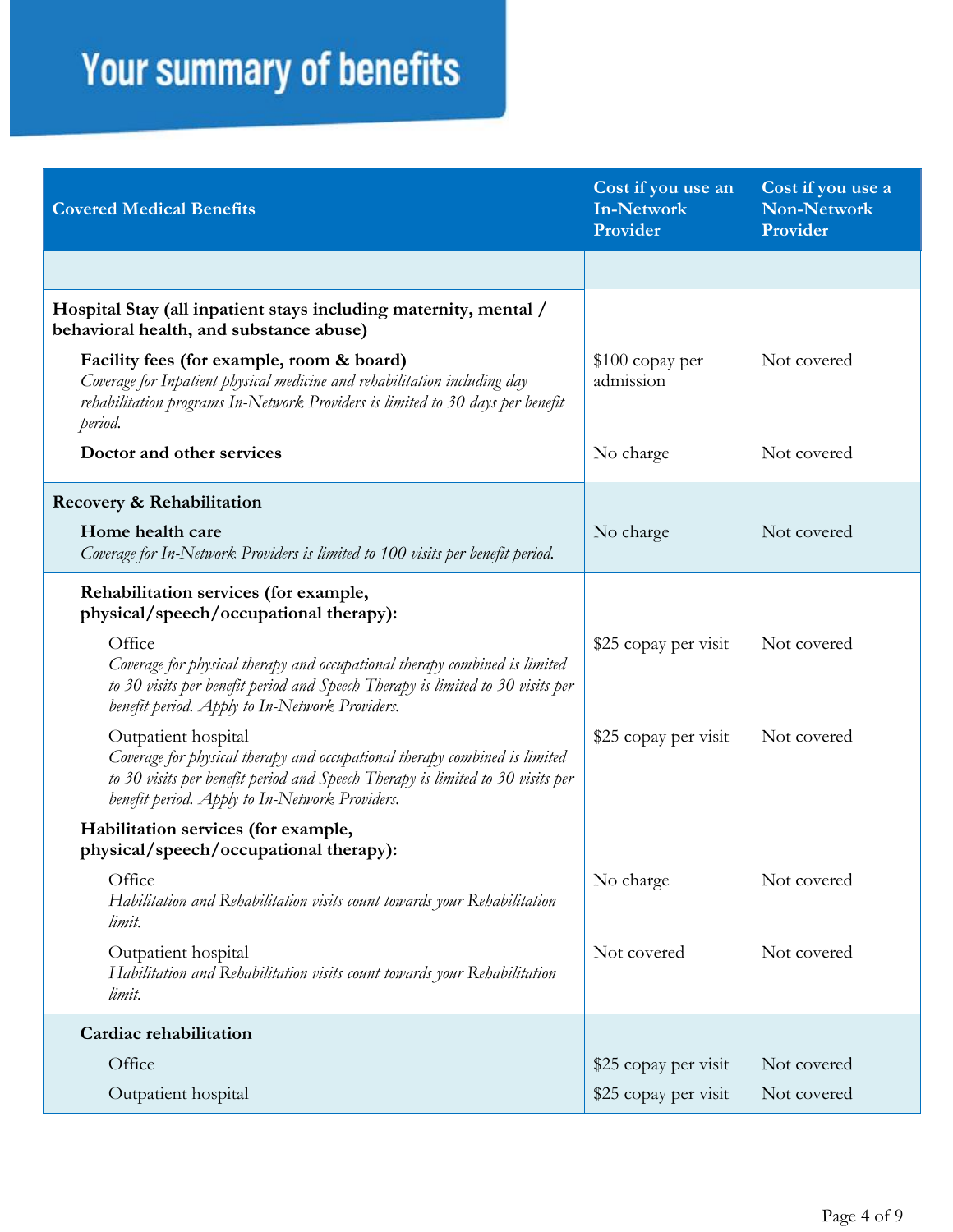| <b>Covered Medical Benefits</b>                                                                                     | Cost if you use an<br>In-Network<br>Provider | Cost if you use a<br>Non-Network<br>Provider |
|---------------------------------------------------------------------------------------------------------------------|----------------------------------------------|----------------------------------------------|
| Skilled nursing care (in a facility)<br>Coverage for In-Network Providers is limited to 60 days per benefit period. | $$100$ copay per<br>admission                | Not covered                                  |
| Hospice                                                                                                             | No charge                                    | Not covered                                  |
| <b>Durable Medical Equipment</b>                                                                                    | 50% coinsurance                              | Not covered                                  |
| <b>Prosthetic Devices</b>                                                                                           | $50\%$ coinsurance                           | Not covered                                  |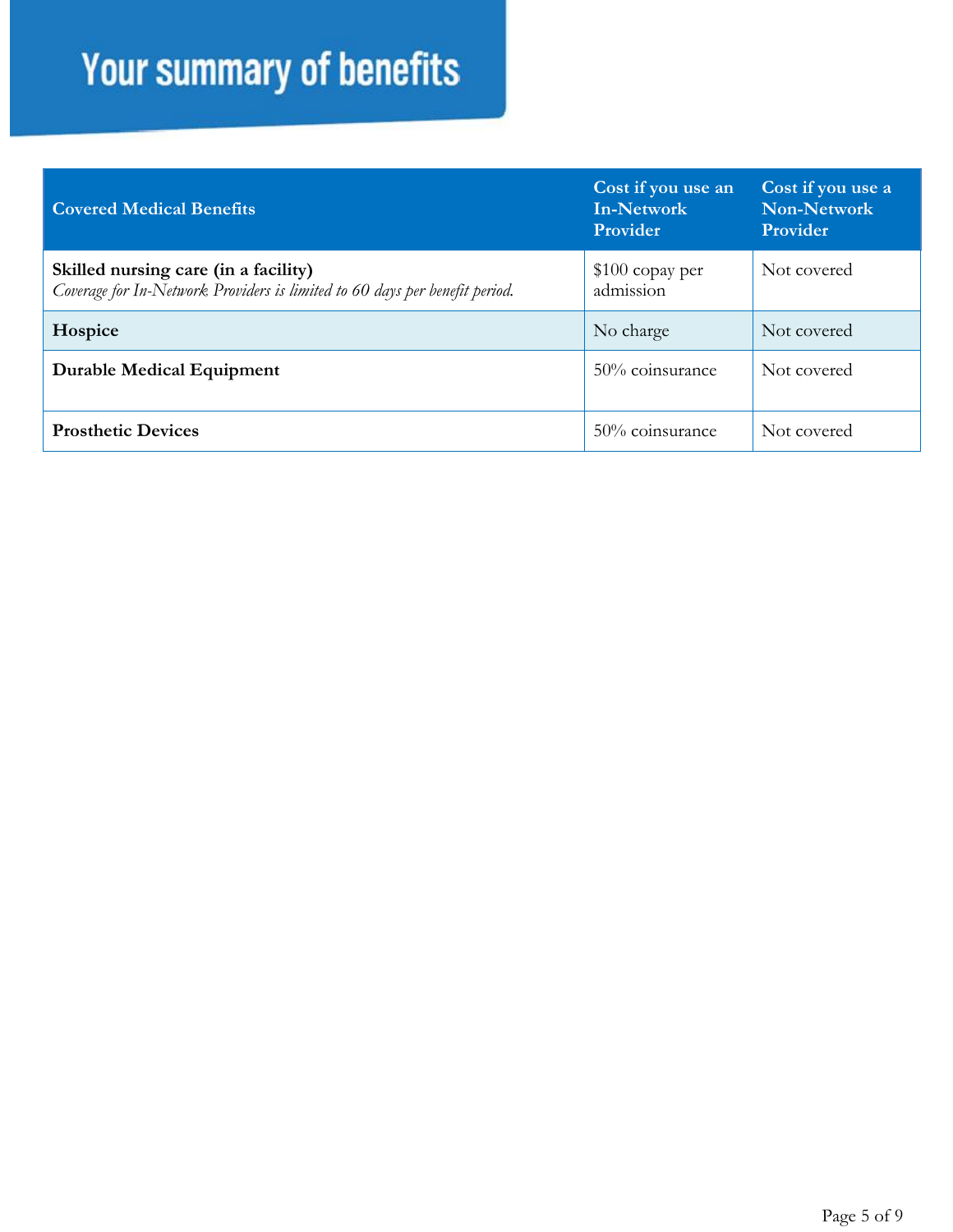| <b>Covered Prescription Drug Benefits</b>                                                                                                                                                                                                                                                          | Cost if you use an<br><b>In-Network</b><br>Provider                                                          | Cost if you use a<br><b>Non-Network</b><br>Provider |
|----------------------------------------------------------------------------------------------------------------------------------------------------------------------------------------------------------------------------------------------------------------------------------------------------|--------------------------------------------------------------------------------------------------------------|-----------------------------------------------------|
| <b>Pharmacy Deductible</b>                                                                                                                                                                                                                                                                         | Not Applicable                                                                                               | Not Applicable                                      |
| <b>Pharmacy Out of Pocket</b>                                                                                                                                                                                                                                                                      | Combined with<br>medical out of<br>pocket                                                                    | Not covered                                         |
| <b>Prescription Drug Coverage</b><br>This plan uses an National formulary List. Drugs not on the list are not covered                                                                                                                                                                              |                                                                                                              |                                                     |
| Tier 1 - Typically Generic<br>Covers up to a 30 day supply (retail pharmacy). Covers up to a 90 day supply<br>(home delivery program).                                                                                                                                                             | \$10 copay per<br>prescription (retail<br>only). \$20 copay per<br>prescription (home<br>delivery only).     | Not covered                                         |
| Tier 2 - Typically Preferred / Brand<br>Covers up to a 30 day supply (retail pharmacy). Covers up to a 90 day supply<br>(home delivery program). If you select a brand name drug when a generic drug is<br>available, additional cost sharing amounts may apply.                                   | \$25 copay per<br>prescription (retail<br>only). \$50 copay per<br>prescription (home<br>delivery only).     | Not covered                                         |
| Tier 3 - Typically Non-Preferred / Specialty Drugs<br>Covers up to a 30 day supply (retail pharmacy). Covers up to a 30 day supply<br>for Specialty Drugs (home delivery program). If you select a brand name drug<br>when a generic drug is available, additional cost sharing amounts may apply. | \$50 copay per<br>prescription (retail<br>only). \$100 copay<br>per prescription<br>(home delivery<br>only). | Not covered                                         |
| <b>Tier 4 - Typically Specialty Drugs</b>                                                                                                                                                                                                                                                          | Not Applicable                                                                                               | Not Applicable                                      |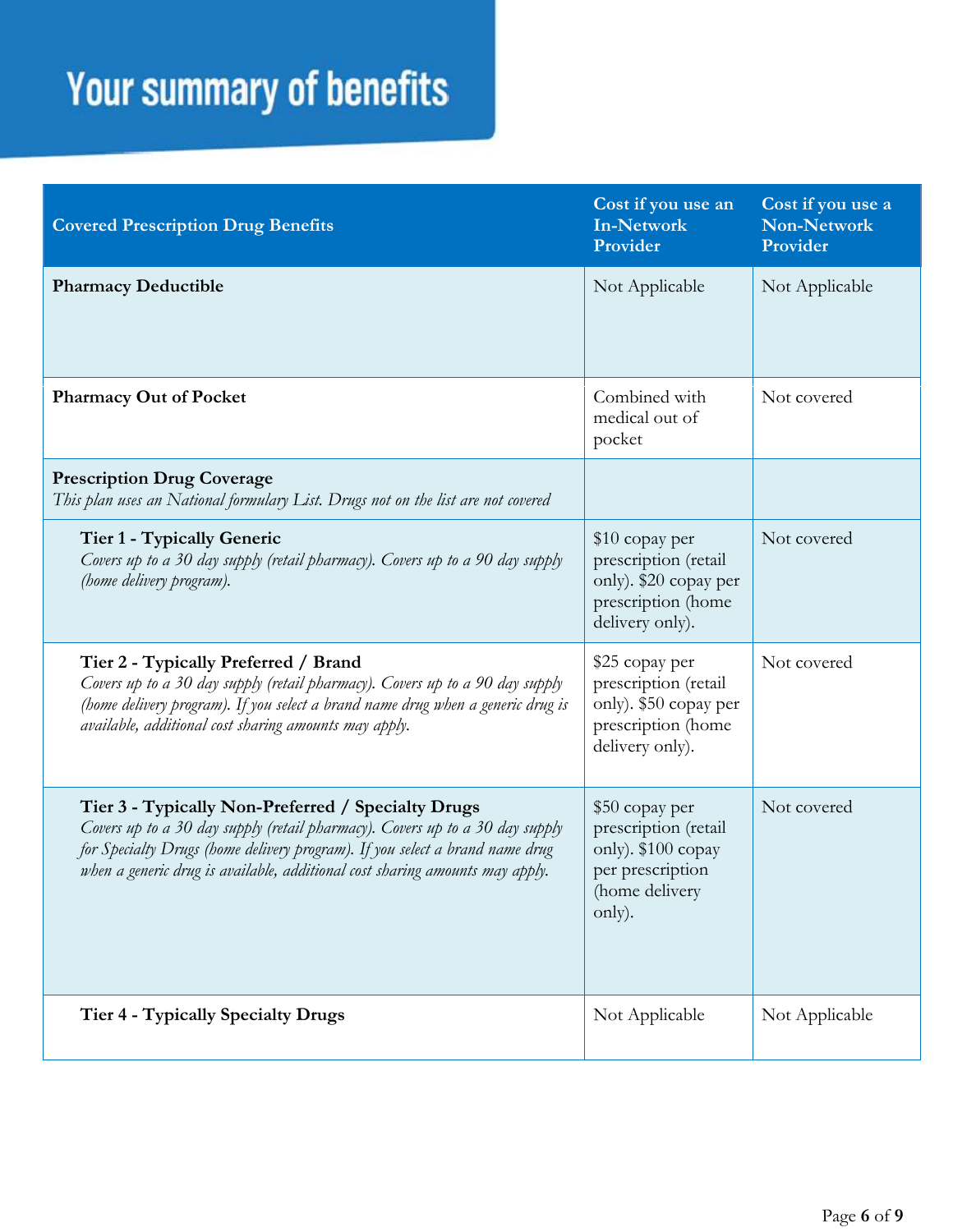#### **Notes:**

- If You seek coverage for services that require Preauthorization or notification, You or Your Provider must call Us or Our vendor at the number indicated on Your ID card.
- The prescription drug plan listed on this Summary meets the Centers for Medicare and Medicaid Services (CMS) standard for Creditable Coverage under the Medicare Modernization Act of 2003.
- Our Preauthorization is required before You receive certain Covered Services. You are responsible for requesting Preauthorization for the following services:

All inpatient admissions, including maternity admissions and admissions for illness or injury to newborns; Inpatient Mental Health Care and Substance Use Services; Mental Health and Substance Use Intensive Outpatient Program Services; Mental Health and Substance Use Partial Hospitalization Program Services; Skilled Nursing Facility; Outpatient/Ambulatory Surgical Treatments; Physical, Occupational, and Speech Therapy; Diagnostics Radiology Services; Therapeutic Radiology Services; Air Ambulance; Advanced Imaging Services; Durable Medical Equipment; Prosthetics; Assistive Communication Devices; Genetic Testing; Interventional Spine and Joint Pain Management Procedures; Specialty Prescription Drugs.

- Preventive care benefits not subject to copay, deductible and coinsurance; when provided In-Network include: mammography screenings, cervical cancer screenings, colorectal cancer screenings, prostate cancer screenings, hypercholesterolemia screenings, diabetes screenings for pregnant women, bone density testing, annual physical examinations and annual obstetric and gynecological examinations. May also include other services as required under State and Federal Law. May be subject to age and frequency limits.
- To receive a 90-day supply of prescription drugs through Empire's Mail Order Program, the prescription must be written specifically for a 90-day supply.

Services provided by Empire HealthChoice HMO, Inc. and/or Empire HealthChoice Assurance, Inc., licensees of the Blue Cross and Blue Shield Association, an association of independent Blue Cross and Blue Shield plans.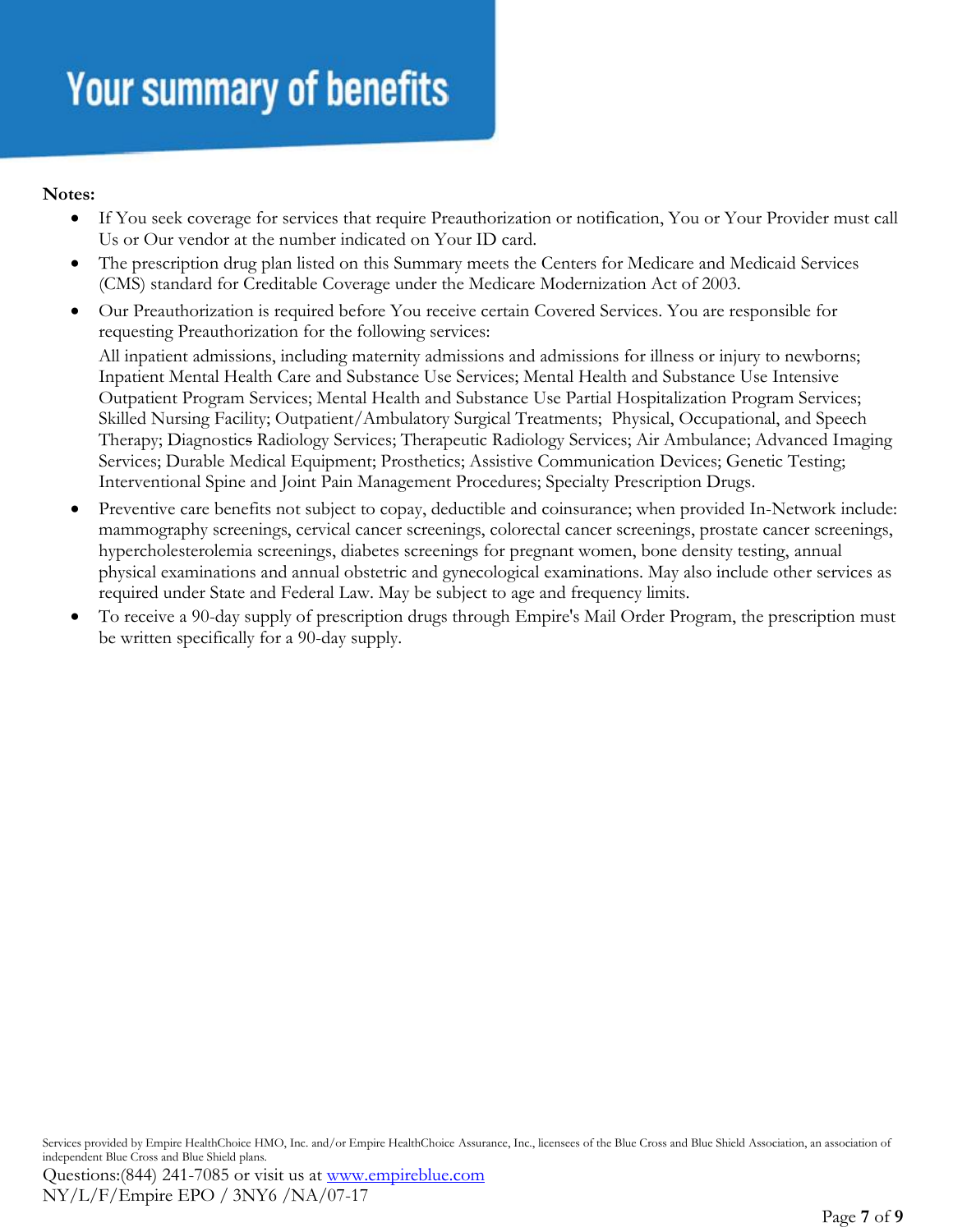### **Language Access Services:**

## **Get help in your language**

Curious to know what all this says? We would be too. Here's the English version: If you have any questions about this document, you have the right to get help and information in your language at no cost. To talk to an interpreter, call (844) 241-7085.

Separate from our language assistance program, we make documents available in alternate formats for members with visual impairments. If you need a copy of this document in an alternate format, please call the customer service telephone number on the back of your ID card.

**(TTY/TDD: 711)** 

Arabic (العربية): إذا كان لديك أي استفسار إت بشأن هذا المستند، فيحق لك الحصول على المساعدة والمعلومات بلغتك دون مقابل للتحدث إلى .(844) 241-7085

**Armenian (**հայերեն**).** Եթե այս փաստաթղթի հետ կապված հարցեր ունեք, դուք իրավունք ունեք անվճար ստանալ օգնություն և տեղեկատվություն ձեր լեզվով: Թարգմանչի հետ խոսելու համար զանգահարեք հետևյալ հեռախոսահամարով՝ (844) 241-7085:

**Chinese(**中文**)**:如果您對本文件有任何疑問,您有權使用您的語言免費獲得協助和資訊。如需與譯員通 話,請致電 (844) 241-7085。

Farsi) (فارسي): در صورتی که سؤالی پیرامون این سند دارید، این حق را دارید که اطلاعات و کمک را بدون هیچ هزينه اي به زبان مادريتان دريافت كنيد. براي گفتگو با يک مترجم شُفاهي، با شماره 241-7085 (844) تماس بگيريد.

**French (Français) :** Si vous avez des questions sur ce document, vous avez la possibilité d'accéder gratuitement à ces informations et à une aide dans votre langue. Pour parler à un interprète, appelez le (844) 241-7085.

**Haitian Creole (Kreyòl Ayisyen):** Si ou gen nenpòt kesyon sou dokiman sa a, ou gen dwa pou jwenn èd ak enfòmasyon nan lang ou gratis. Pou pale ak yon entèprèt, rele (844) 241-7085.

**Italian (Italiano):** In caso di eventuali domande sul presente documento, ha il diritto di ricevere assistenza e informazioni nella sua lingua senza alcun costo aggiuntivo. Per parlare con un interprete, chiami il numero (844) 241- 7085.

Japanese (日本語):この文書についてなにかご不明な点があれば、あなたにはあなたの言語で無料で支援を受け情報 を得る権利があります。 通訳と話すには、(844) 241-7085 にお電話ください。

**Korean (한국어):** 본 문서에 대해 어떠한 문의사항이라도 있을 경우, 귀하에게는 귀하가 사용하는 언어로 무료 도움 및 정보를 얻을 권리가 있습니다. 통역사와 이야기하려면 (844) 241-7085 로 문의하십시오.

Navajo (Diné): Díí naaltsoos biká'ígíí lahgo bína'ídílkidgo ná bohónéedzá dóó bee ahóót'i' t'áá ni nizaad k'ehji bee nil